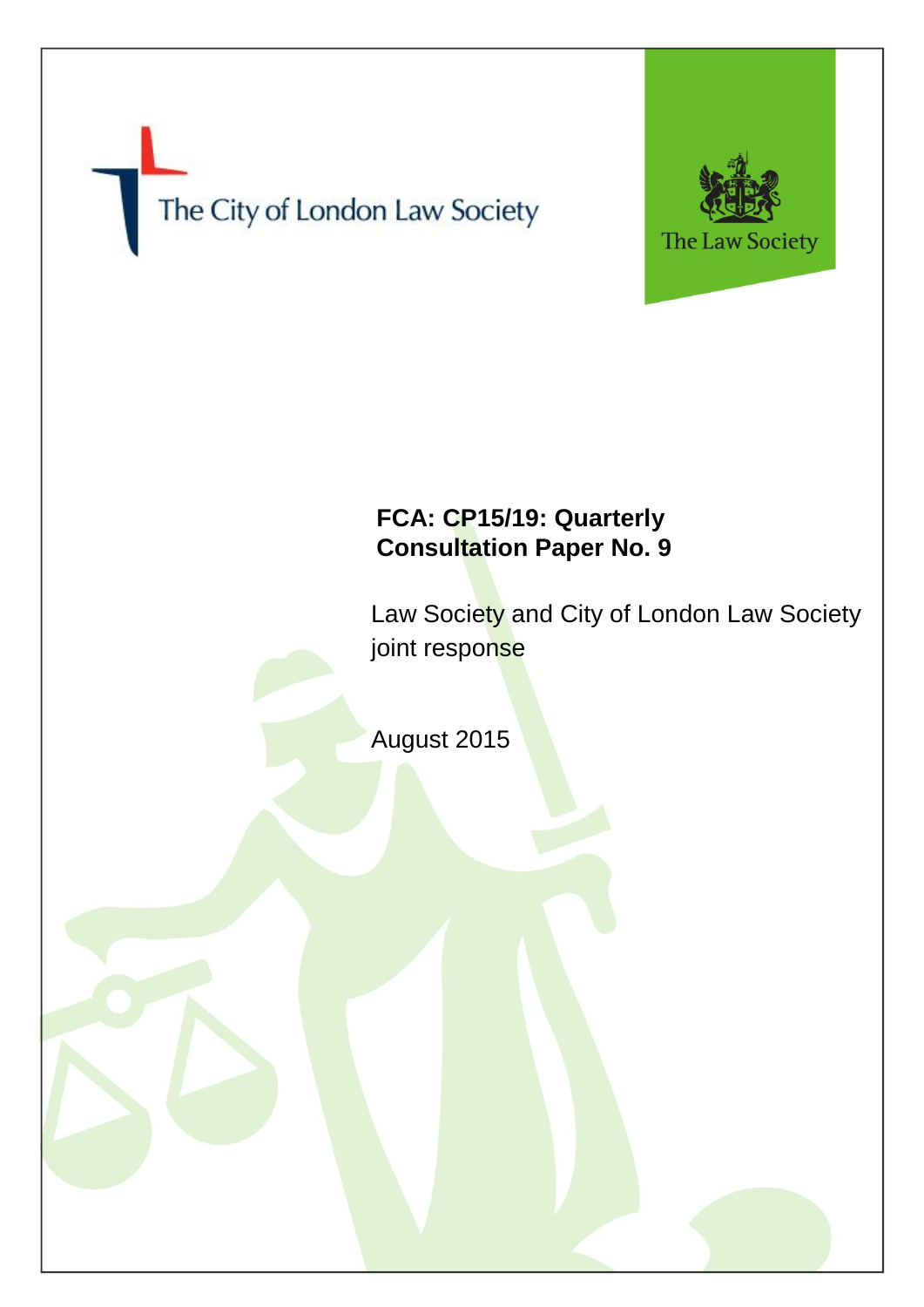# **JOINT WORKING PARTY RESPONSE TO FCA QUARTERLY CONSULTATION NO. 9 (CHAPTER 2)**

#### **Introduction**

The comments set out in this paper have been prepared jointly by the Listing Rules Joint Working Party of the Company Law Committees of the Law Society of England and Wales and the City of London Law Society.

The Law Society of England and Wales is the representative body of over 160,000 solicitors in England and Wales. The Society negotiates on behalf of the profession and makes representations to regulators and Government in both the domestic and European arena. This response has been prepared on behalf of the Law Society by members of the Company Law Committee.

The City of London Law Society ("**CLLS"**) represents approximately 15,000 City lawyers through individual and corporate membership including some of the largest international law firms in the world. These law firms advise a variety of clients from multinational companies and financial institutions to Government departments, often in relation to complex, multi-jurisdictional legal issues. The CLLS responds to a variety of consultations on issues of importance to its members through its 19 specialist committees.

The Listing Rules Joint Working Party is made up of senior and specialist corporate lawyers from both the Law Society and the CLLS who have a particular focus on the Listing Rules and the UK Listing Regime.

We welcome the opportunity to respond to FCA Quarterly Consultation No.9 dated 5 June 2015.

Our comments relate solely to Chapter 2 of CP15/19.

### **2.1 Do you agree with our proposal to update the definition of the Code so that it applies across all sections of the Handbook?**

We agree with this.

# **2.2 Do you agree with the proposal to modify the LR requirements on going concern so as to refer to the reformulated requirements under the UK Corporate Governance Code and the associated FRC guidance?**

We believe that even if the Listing Rules are not changed to require premium listed companies to make the viability statement in C2.2 of the Code, in practical terms such companies would be likely to comply with this provision rather than explain why they are not making the statement. There might, however, be circumstances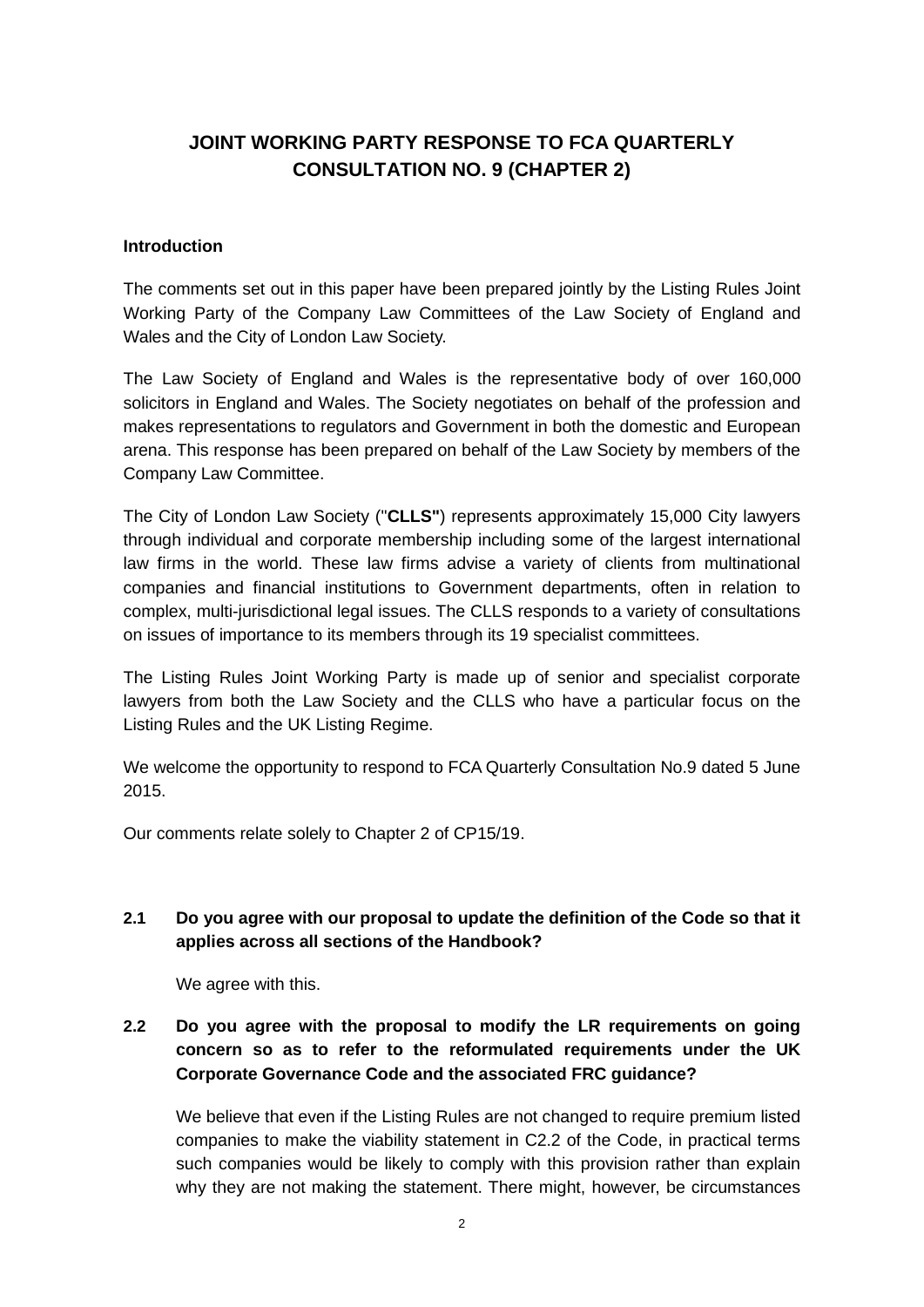where they might choose not to comply. These circumstances may be rare, for example, where a company was about to delist but, nevertheless, we do not think it is helpful to make this a mandatory requirement in all circumstances. It is not clear what the justification is for moving away from the 'comply or explain' principle in the Code in relation to the statement particularly given that Listing Rule 9.8.6R(3) applies only to UK incorporated companies.

In addition, the viability statement was acknowledged by the FRC in its Feedback Statement as having been the subject of much debate and disagreement. There was a considerable process of consultation by the FRC to meet companies' concerns, amongst other things, regarding the liability that they might incur in having to make forward looking statements of this kind, and the FRC has explicitly set the statement in the context of the UK liability regime which includes a safe harbour under the Companies Act 2006 (see paragraphs 61 to 65 of the FRC's Guidance on Risk Management, Internal Control and Related Financial and Business Reporting). Following that lengthy consultation, and the FRC's guidance it does not seem appropriate to have an additional liability regime under the Listing Rules imposed in relation to the viability statement.

In this context, it is a particular concern that the draft rule requires the statement to be made in accordance with the FRC's Guidance on Risk Management, Internal Control and Related Financial and Business Reporting. This in effect turns the FRC Guidance from non-binding guidance about a comply or explain regime into a Listing Rule requirement, as companies, or directors knowingly involved, could be in breach of LR 9.8.6(3) if they do not follow the guidance. Although this follows the same approach as the existing Listing Rules take to going concern reporting and the FRC's 2009 guidance, the going concern statement is a well tested concept that has its basis in an accounting standard. We think it would be more appropriate for companies only to have to take account of the FRC's guidance, and for the reference to this guidance to be contained in a 'G' listing rule rather than an 'R' rule.

In addition, for consistency, we suggest that reference should also be made to the FRC's additional Guidance for Banks on Solvency and Liquidity Risk Management and the Going Concern Basis of Accounting, with a statement that this should be taken into account 'if applicable'.

Also, it would be helpful if the UKLA could confirm its approach to the interaction between viability statements and working capital statements. Will the UKLA accept that qualifications and assumptions in a viability statement that is reproduced in, or incorporated by reference in, a prospectus or Class 1 circular is not inconsistent with a clean working capital statement in that document? Those qualifications and assumptions may include, for example, a sensitivity analysis.

Finally, the proposed new LR 9.8.6R(3)(a) closely tracks the wording of provision C.1.1 of the Code). However, new LR 9.8.6R(3)(b) does not closely track the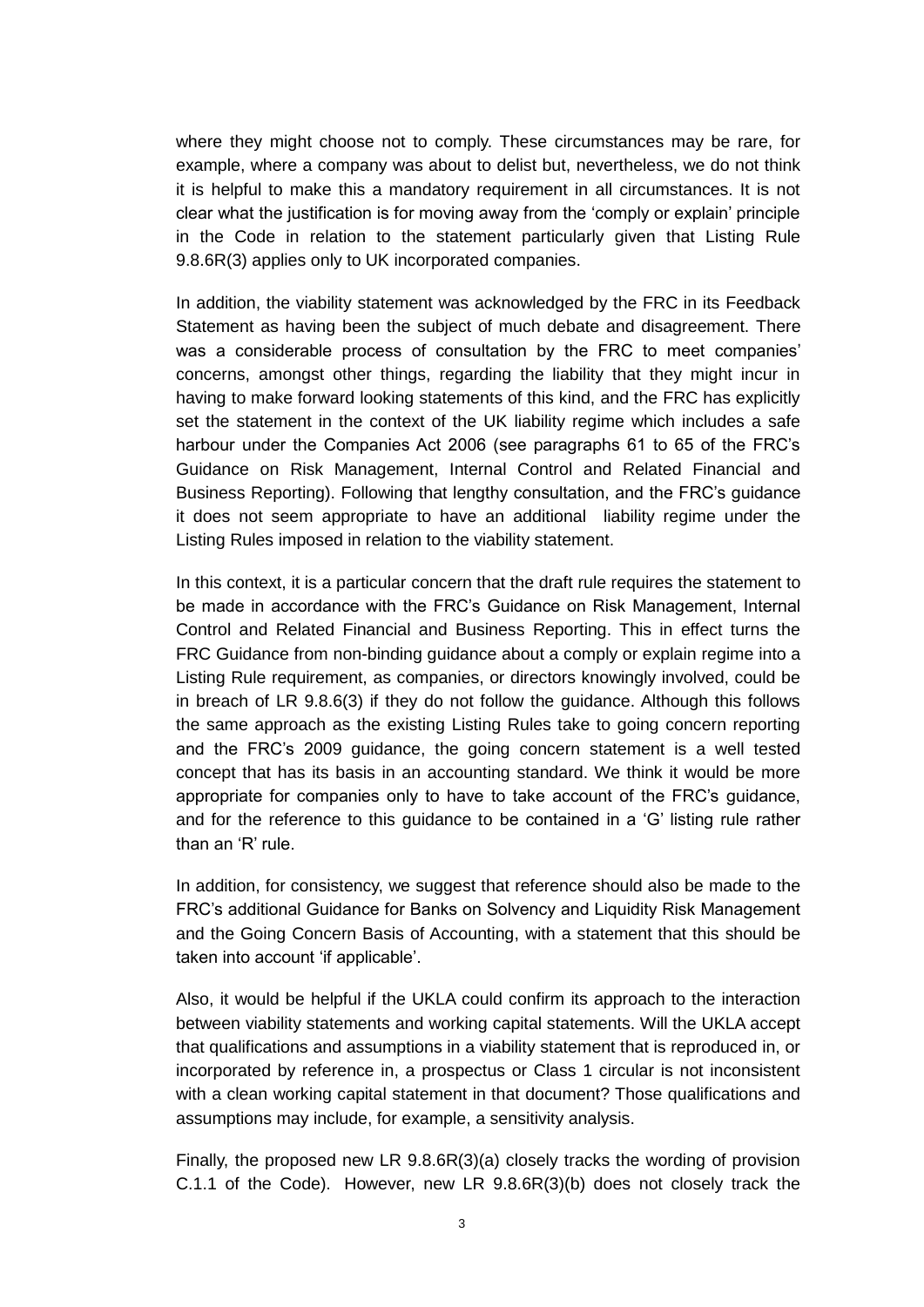wording of provision C.2.2 of the Code. It may be better if it did so, to avoid any suggestion that LR 9.8.6R(3)(b) requires anything additional to provision C.2.2. We therefore suggest amending LR 9.8.6R(3) to read as follows (new/amended wording underlined):

'(3) statements by the *directors* on:

(a) the appropriateness of adopting the going concern basis accounting (containing the information set out in provision C.1.3 of the *UK Corporate Governance Code*); and

(b) their assessment of the prospects of the *company* (containing the information set out in provision C.2.2 of the *UK Corporate Governance Code*).'

# **2.3 Do you agree with our proposed amendments to LR and DTR to reflect these other Code changes? Do you agree with our proposed transitional provisions in LR and DTR?**

We have no comments on the proposed amendments to LR and DTR.

As a matter of technical drafting we think that the transitional provisions in all cases should be amended to make clear that the transitional provision applies *in respect of the reports* on years ending before 30 September 2015, rather than *if* a company or firm etc has such an accounting year (as nearly all companies etc will have had a financial year ending before 30 September 2015).

We therefore suggest that in each of the transitional provisions the words 'Where a [...] has an accounting period ending before 30 September 2015' should be replaced by:

'In the case of the annual financial report of a […] for an accounting period ending before 30 September 2015…..'

### **2.4 Do you have any comments on the proposed changes to the Code references in APER and SYSC, including the transitional arrangements?**

We have no comments on these amendments.

**2.5 Do you agree that the changes proposed to LR 6.1.11R and LR 6.1.12R provide appropriate clarification of the eligibility for premium listing requirements for scientific research based companies?**

We have no comments on these amendments.

**2.6 Do you agree with our proposed amendments to the headline codes (and associated headline categories and descriptions) in DTR 8 Annex 2?**